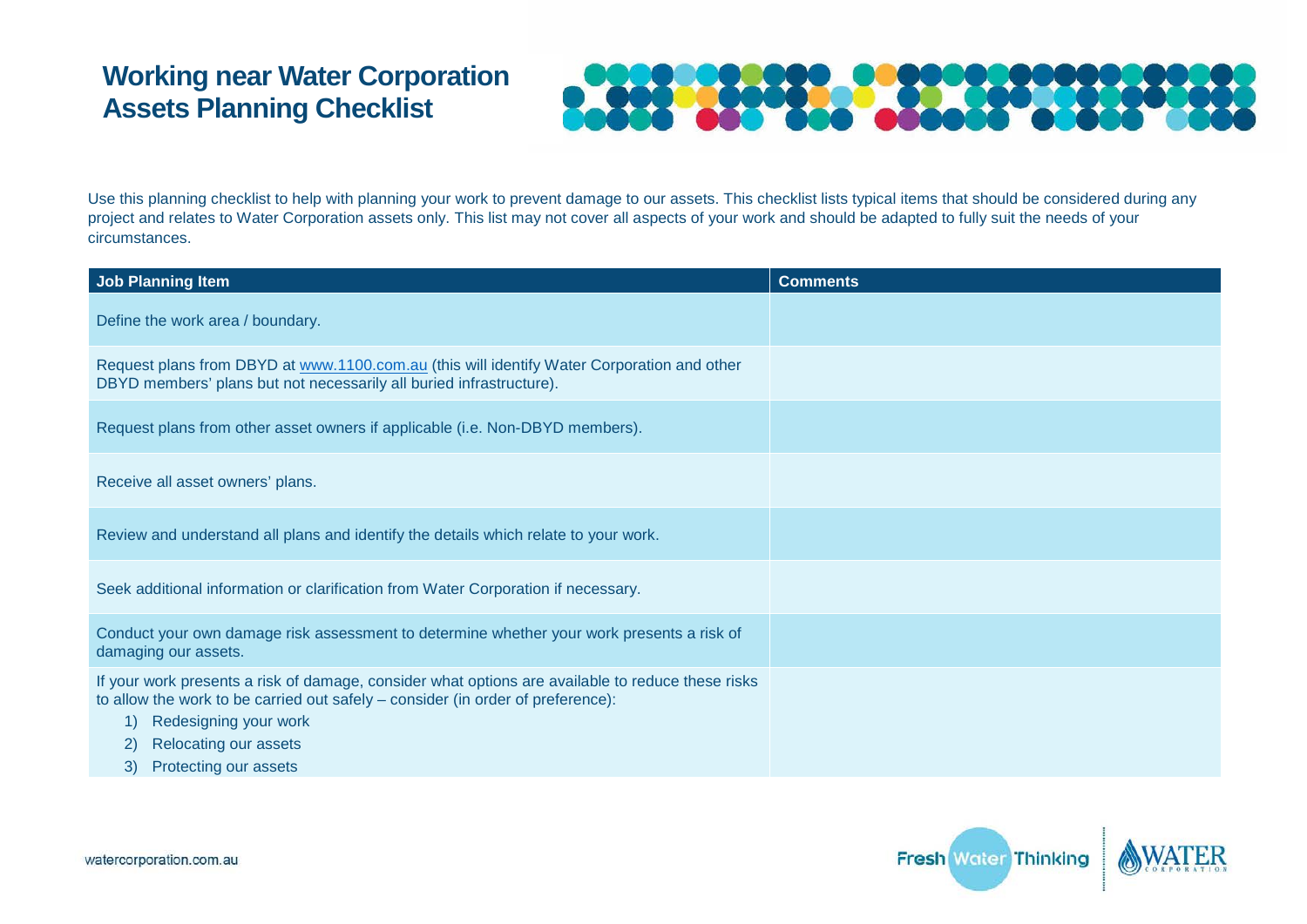## **Working near Water Corporation Assets Planning Checklist**



| Pothole to confirm the exact location of assets that are near your work.                                                                                                                                                                                                                                                                                                                                                                                                    |  |
|-----------------------------------------------------------------------------------------------------------------------------------------------------------------------------------------------------------------------------------------------------------------------------------------------------------------------------------------------------------------------------------------------------------------------------------------------------------------------------|--|
| Develop your work plans and safe work methods referencing our Technical Guidelines to ensure<br>our assets will not be damaged - work near our assets must meet our technical requirements.                                                                                                                                                                                                                                                                                 |  |
| Determine if Water Corporation approval is required - if you cannot work outside our Prescribed<br>Proximities then you are required to obtain approval from us.                                                                                                                                                                                                                                                                                                            |  |
| Request approval from us.                                                                                                                                                                                                                                                                                                                                                                                                                                                   |  |
| Receive approval from us.                                                                                                                                                                                                                                                                                                                                                                                                                                                   |  |
| Conduct a site meeting with one of our representatives at project start-up.                                                                                                                                                                                                                                                                                                                                                                                                 |  |
| Establish arrangements for site marking and protection of assets (such as signage, bunting,<br>barricades).                                                                                                                                                                                                                                                                                                                                                                 |  |
| Plan and conduct a briefing for site crews - typical items that should be covered include:<br><b>Pipeline locations</b><br>٠<br>Damage risks and protection actions<br>ш<br>Work methods to be used or modified (such as compaction methods, potholing)<br>×.<br>Compliance, control requirements (such as use of excavation spotter)<br>ш<br>Site information pack (including utility maps and work permits)<br>×.<br>Arrangements for handover to alternative crews<br>×. |  |